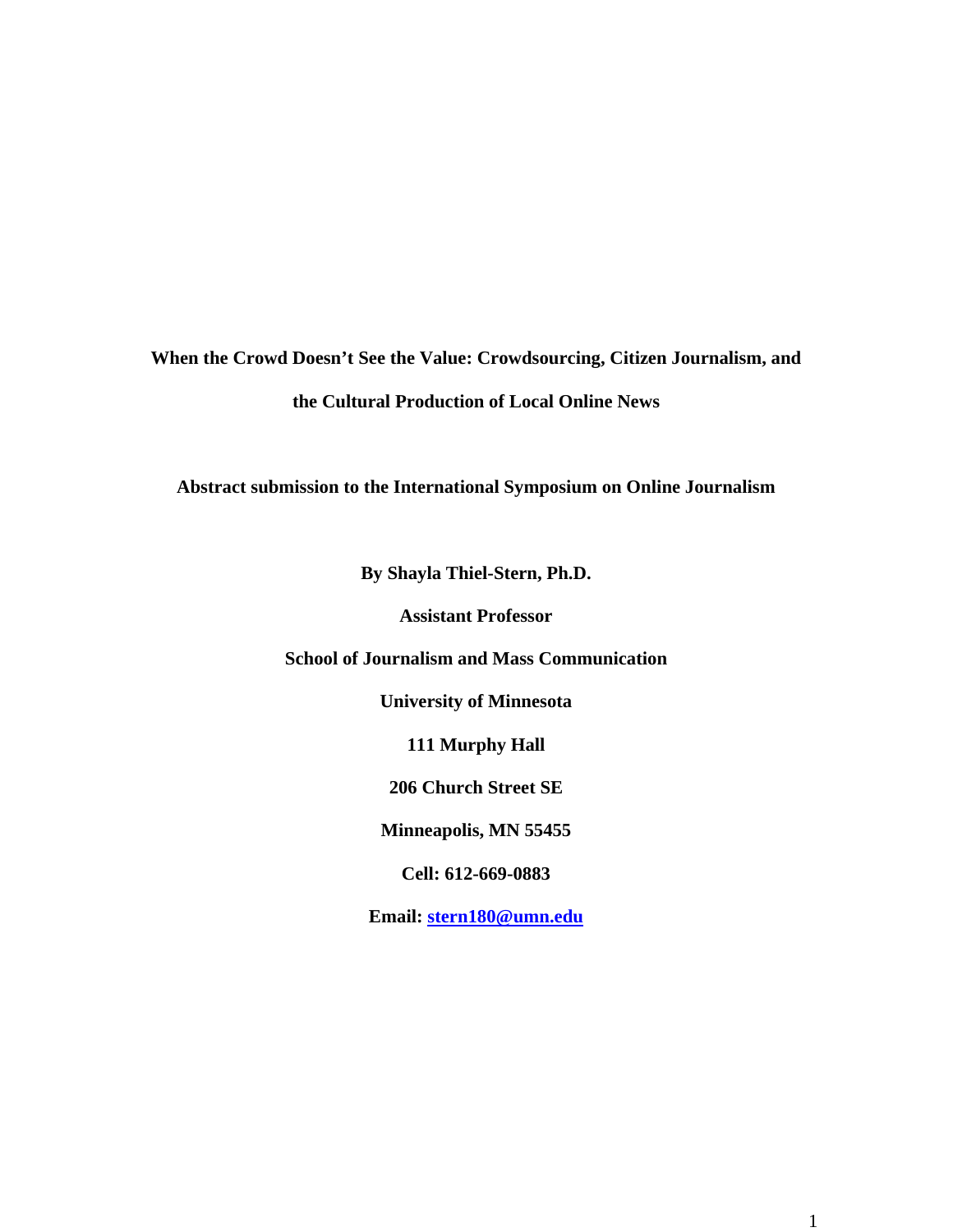# **When the Crowd Doesn't See the Value: Crowdsourcing, Citizen Journalism, and the Cultural Production of Local Online News**

## **Introduction**

Citizen journalism was one of the particularly popular buzzwords in journalism circles several years ago. Dan Gillmor's landmark book, *We the Media: Grassroots Journalism by the People, For the People*, in 1994 borrowed its title from no less a revolutionary document than the United States Constitution. From 2004 through 2006, with the Poynter Institute carrying several articles on the topic and its best practices (Outing, 2004 & 2005a, b and c; Edmonds, 2005; Howerton, 2005; Gahran, 2006, Romenesko, 2006) – and this doesn't count the numerous postings from readers adding their own take on citizen journalism to those articles (attempting to act as citizen journalists themselves in many cases). Following closely on its buzzword heels was a specific type of citizen journalism, "crowdsourcing," or the notion that readers could use the tools of Web 2.0 to assist reporters with stories, allowing for a collaborative, conversational, and potentially more transparent reporting and newsgathering process.

Much of the early discussion about citizen journalism and crowdsourcing, the Poynter pieces included, tended to look at how traditional news organizations could harness the power of these two reporting methods to enhance their relationships with readers and ultimately, foster the democratic potential of citizen journalism (Gillmor, 2006; Gillmor & Bowman, 2003). Others disparaged the practice and questioned ethical and quality issues associated with the practice (Edmonds, 2005; Keen, 2008), often urging the traditional news organizations to steer clear of full-blown collaborative reporting between journalist and audience.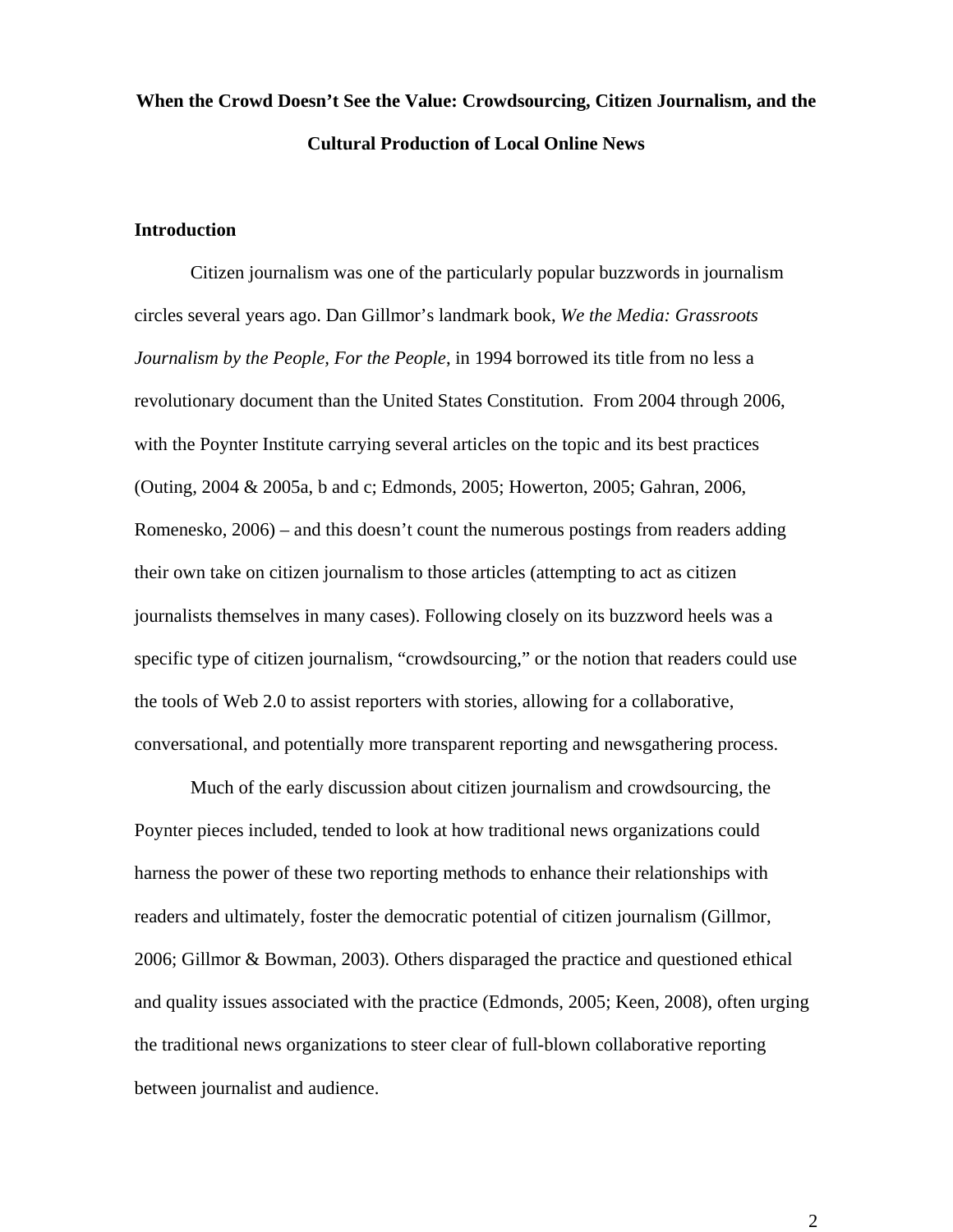However, much of the discussion tends to ignore questions about any potential cultural and financial value of citizen journalism – particularly from the audience standpoint. For example, what do citizens gain from contributing to the reporting process through citizen journalism? How does an individual audience member suggesting sources or alternate angles to reporters through an interactive crowdsourcing process? Finally, can it be determined whether audience members acting as citizen journalists feel their contribution to newsgathering and reporting enhances the monetary value of the final news product? In other words, if they are doing a bulk of the work, will they still pay for the work? Or will they value the contribution in more abstract, non-monetary ways? Keeping in mind these questions, this case study seeks to illuminate the role and value of the cultural production of citizen journalism as it works within two local online news sites.

## **Crowdsourcing and Citizen Journalism**

The term "crowdsourcing" has been a part of the journalistic lexicon for a number of years, originally focusing on how readers or viewers could submit their own stories, photos, and knowledge to contribute to a story. In the era of Web 2.0, however, crowdsourcing has become a more recognized tool for reporters in the various types of media. Using iStockphoto as an example of amateur photographers sharing photo files via the Web for a small fee, Howe (2006) postulated that millions of users with expertise and their own bandwidth could seek micropayments for their services, and a new business model would be created; he termed the cooperative work "crowdsourcing." Defining crowdsourcing as the act taking on a job that is traditionally done by a professional and outsourcing it to a large group of undefined persons, Howe paid credence to the wisdom of the crowd. Rosen applied Howe's ideas to journalism in founding a project called "Assignment Zero," which used Internet users from various walks of life to work as reporters on a collaborative news project (Carr, 2007). Others see crowdsourcing as a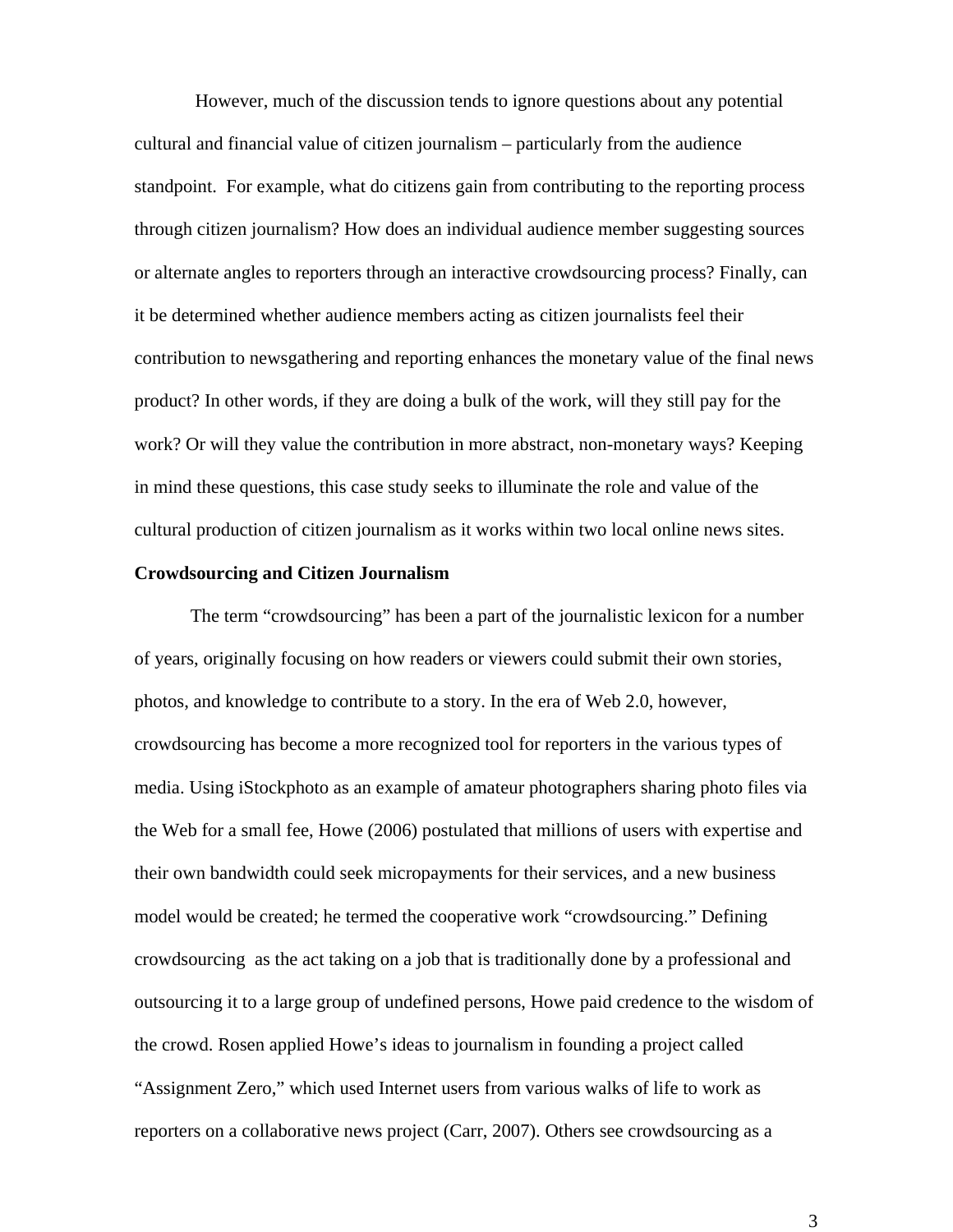solution to many current problems, from shrinking business revenues and production (Brabham, 2008) to changing readership and audiences in the field of journalism (Thorson, 2008; Yar, 2007). Although some see the rise of crowdsourcing as a threat to traditional news values and professionalism within the field of journalism (Paulussen and Ugille, 2008; Reich, 2008), as well as a potential harbinger of ethical frailty in the news industry (Yar, 2007; Sands, 2004), media organizations – even giants like Gannett and *The Guardian* -- seem optimistic to seize the potential of crowdsourcing (Carr, 2007; Gahran, 2008; Bradshaw, 2007).

Citizen journalism encompasses crowdsourcing (Bowman & Willis, 2003; Lasica, 2003), but often refers to a more generalized notion of non-professional journalists contributing to the news gathering and/or reporting process of a professional journalism publication. Because digital media makes this contribution much easier, the trend of citizen journalism has gained traction in news media over the past several years as social networking and personal digital media tools have developed (Gillmor, 2006). Bowman & Willis (2003) provide a thorough definition of the concept that still works with the way it is understood within journalism today:

… (Citizen journalism is) the act of a citizen, or group of citizens, playing an active role in the process of collecting, reporting, analyzing and disseminating news and information. The intent of this participation is to provide independent, reliable, accurate, wide-ranging and relevant information that a democracy requires. Participatory journalism is a bottom-up, emergent phenomenon in which there is little or no editorial oversight or formal journalistic workflow dictating the decisions of a staff. (p. 36)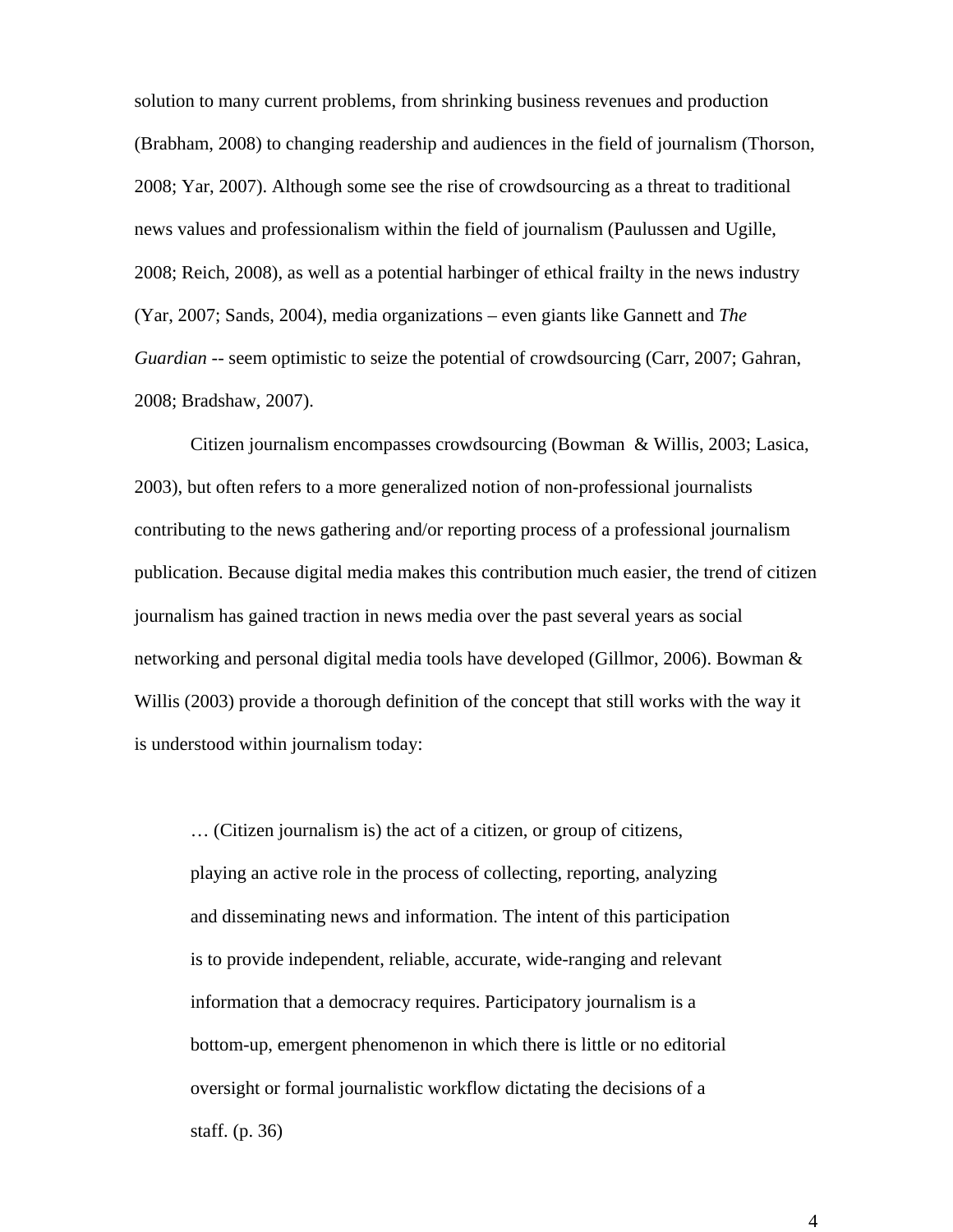With the concepts of crowdsourcing and citizen journalism in mind, this paper questions the value of citizen-generated reporting by asking questions of its monetary and cultural value within news. Although much of the scholarship in this realm has focused on the value of participatory journalism on a more abstract level, this research study uses two qualitative case studies and interviews with their citizen contributors as well as with the editors and reporters for those sites to seek insight into the value question.

## **Cultural Production and Citizen Journalism**

Bourdieu provides a model wherein social and cultural capital within the specific field in which media is produced—in this case, two online news publications that combine both traditional reporting with aspects of citizen journalism -- maintains a relatively autonomous position in the larger field of economy and power (1983). He argues that while people are often defined by their social position [in the case of citizen journalism, Keen (2008) refer to this as the "noble amateur"], they function within a "network of objective relations" made up of people in different positions of power, and people are able to use various strategies to improve their own positionality within the hierarchy (1983, p. 30). In applying cultural production to the undertaking of the citizen journalist, the seizing of new media tools to tell otherwise-untold stories could be understood as a play for social or political power in a professional field that is generally "favorable to those who dominate (it) economically and politically" (p. 40) – or in this case, the mainstream media. However, it follows that citizen journalists – as cultural producers of news – could gain entrée to this system, provide a valuable product with its knowledge base, and gain social capital through contributions. This paper uses this theoretical framework in order to better understand whether Bourdieu's theory of cultural production is at work within citizen journalism and if not, to better understand what other value – if any – can be attributed to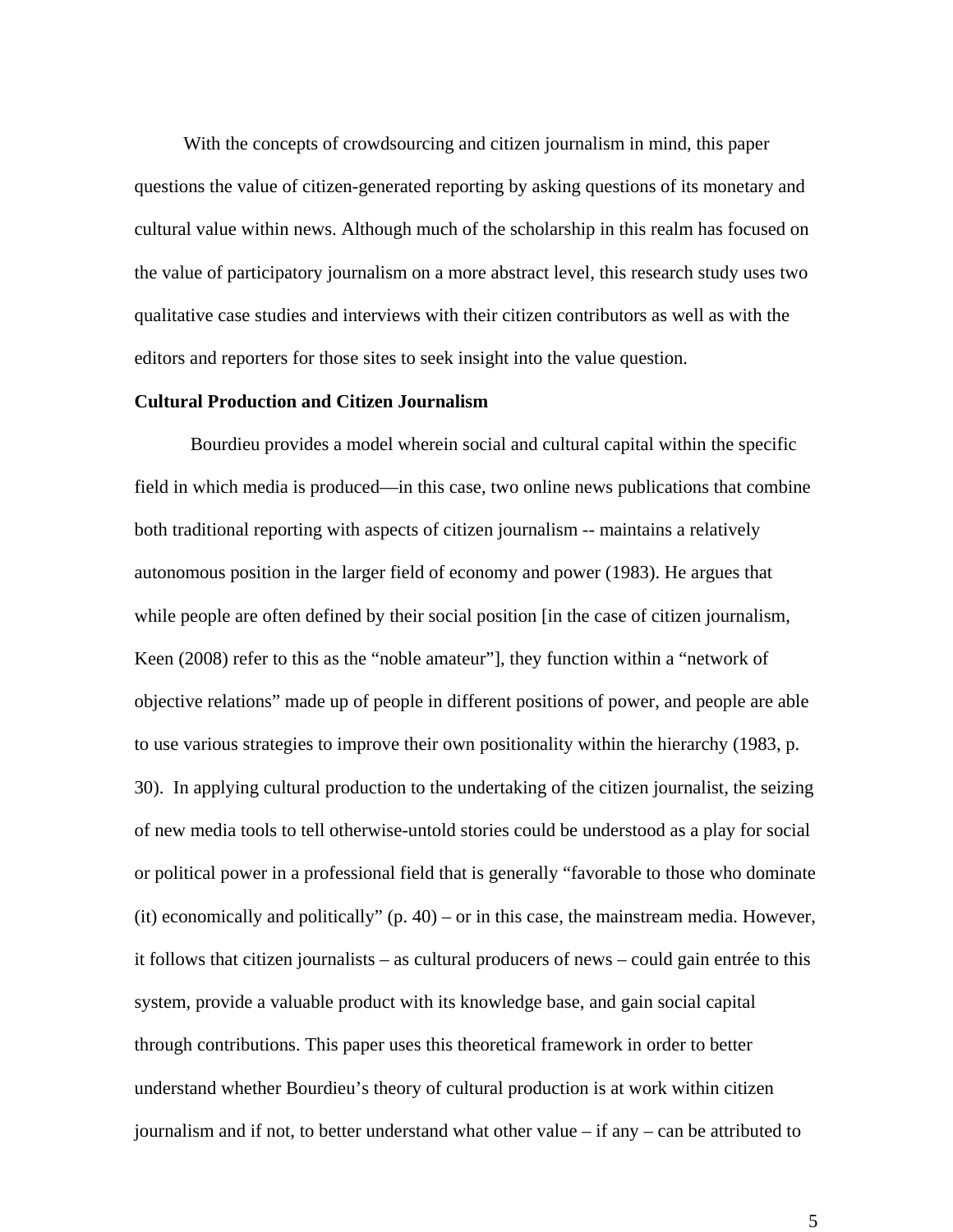collaborative reporting. It does so in asking the following research questions: First, how does the crowd or participant feel about the value of its contribution to a news site? And second, how does the journalist or editor feel about the value of its contribution to a news site?

 Bourdieu's understanding of how capital is conferred originally was based on how varying levels of education impacted a person's social standing within a capitalist society (1973, pp. 73-76), but his ideas are quite applicable in the realm of citizen journalism. He explains how capital acts within a system of exchange: Capital – in the form of status and power, in particular – can be conferred when an individual is able to offer a socially relevant good to the greater society. He distinguishes between economic, social, and cultural capital, explaining that economic capital relies upon owning assets and cash, social capital relies upon membership within organizations and societies of influence, and cultural capital relies upon actually having knowledge, education, skills, and appreciation of arts and culture that may contribute to the greater good (1973). Both social and cultural capital could easily be seen in the work of the citizen journalist, and we should question how economic capital might play a role as well; ultimately, economic capital could be a key to whether citizen journalism truly pays off for news sites that employ it as a reporting practice.

## **Methods**

This research takes a qualitative, multi-method approach to better understand how two non-traditional online news sites use both traditional and collaborative reporting approaches to deliver news and insight to their respective audiences.

First, editors and reporters from each of the sites were interviewed. In the case of Locally Grown Northfield, this meant the founder and owner of the blog itself, a journalism professor who oversaw the RepJ project (described in the next section), the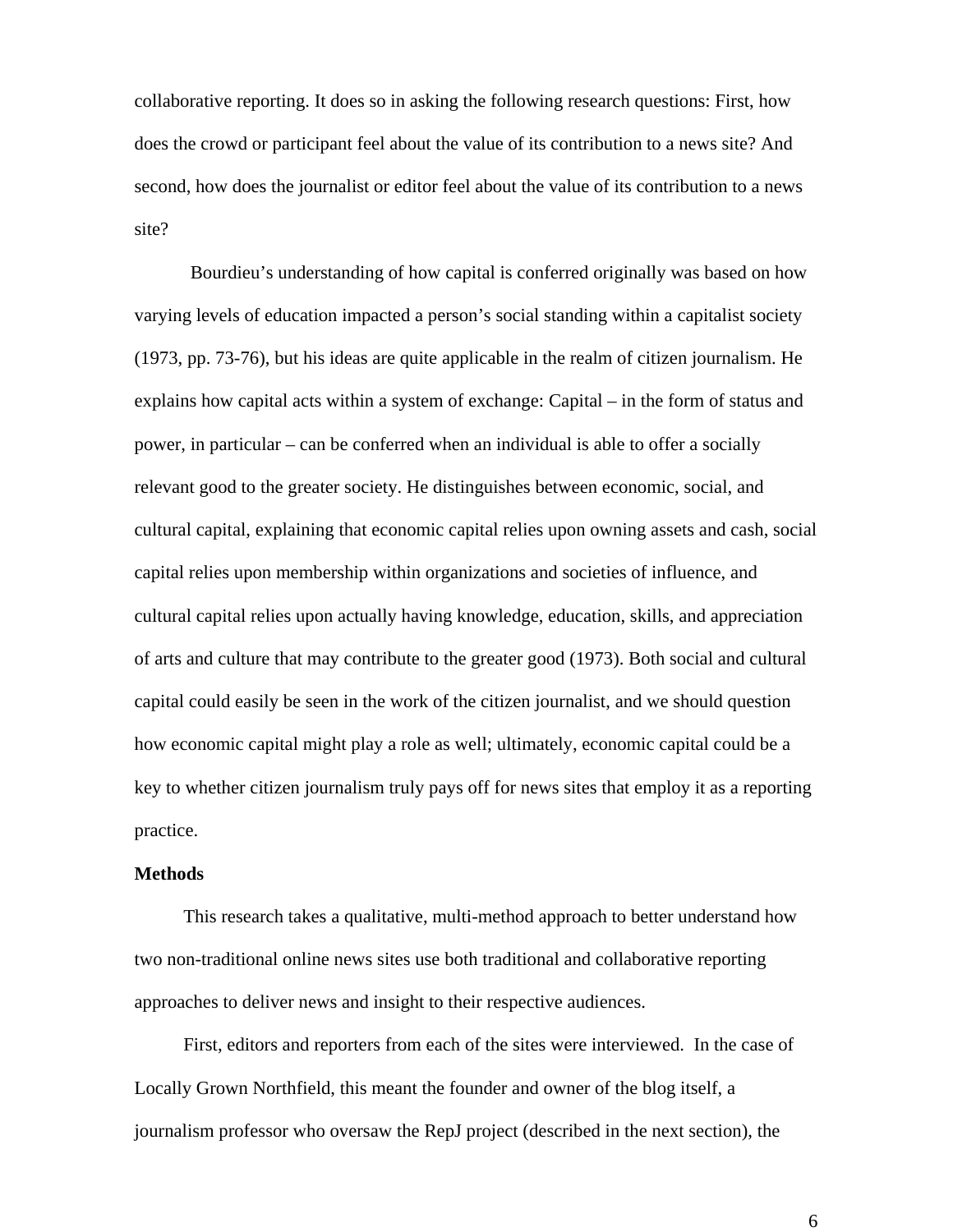reporter working for the blog for the RepJ project, and some of the citizens who commented and contributed in the reporting process for the blog. In the case of *Twin Cities Daily Planet,* the editor-in-chief and a citizen journalist whose work was published on the site were interviewed.

Second, a case study analysis of each of the sites was performed. This included reading the stories, blogs, reader comments, and other postings on each of the sites, and it was combined with interview data to learn about what happened behind the scenes to keep each of the sites in production. Preliminary findings from the two sites, Locally Grown Northfield (http://locallygrownnorthfield.org/) and *Twin Cities Daily Planet*  (http://www.tcdailyplanet.net), are discussed in further depth below. The sites were chosen because of the researcher's access to them and because each has been cited as an important innovator in the field of citizen journalism (Ingram, 2009; MacMillan, 2008; Townend, 2008, Lincoln, 2006). Furthermore, each site's concentration on local news and lack of tie to a traditional news organization makes it specifically interesting because it suggests the sites have more freedom to develop and experiment with online reporting techniques in a way a traditional news organization often cannot.

## **Twin Cities Daily Planet**

#### *Case Study in Brief*

*Twin Cities Daily Planet*, a non-profit publication in Minneapolis-St. Paul that was founded more than two years ago as an experiment in participatory journalism. Today, the site mixes aggregation from alternative and ethnic press sources within the Twin Cities (many of which do not have a Web presence themselves) with original content written by citizen journalists and professional journalists whom *Daily Planet* editors refer to as freelancers. The site professes that "(c)ollectively, the residents of the Twin Cities have far more expertise and insight than can be found in any one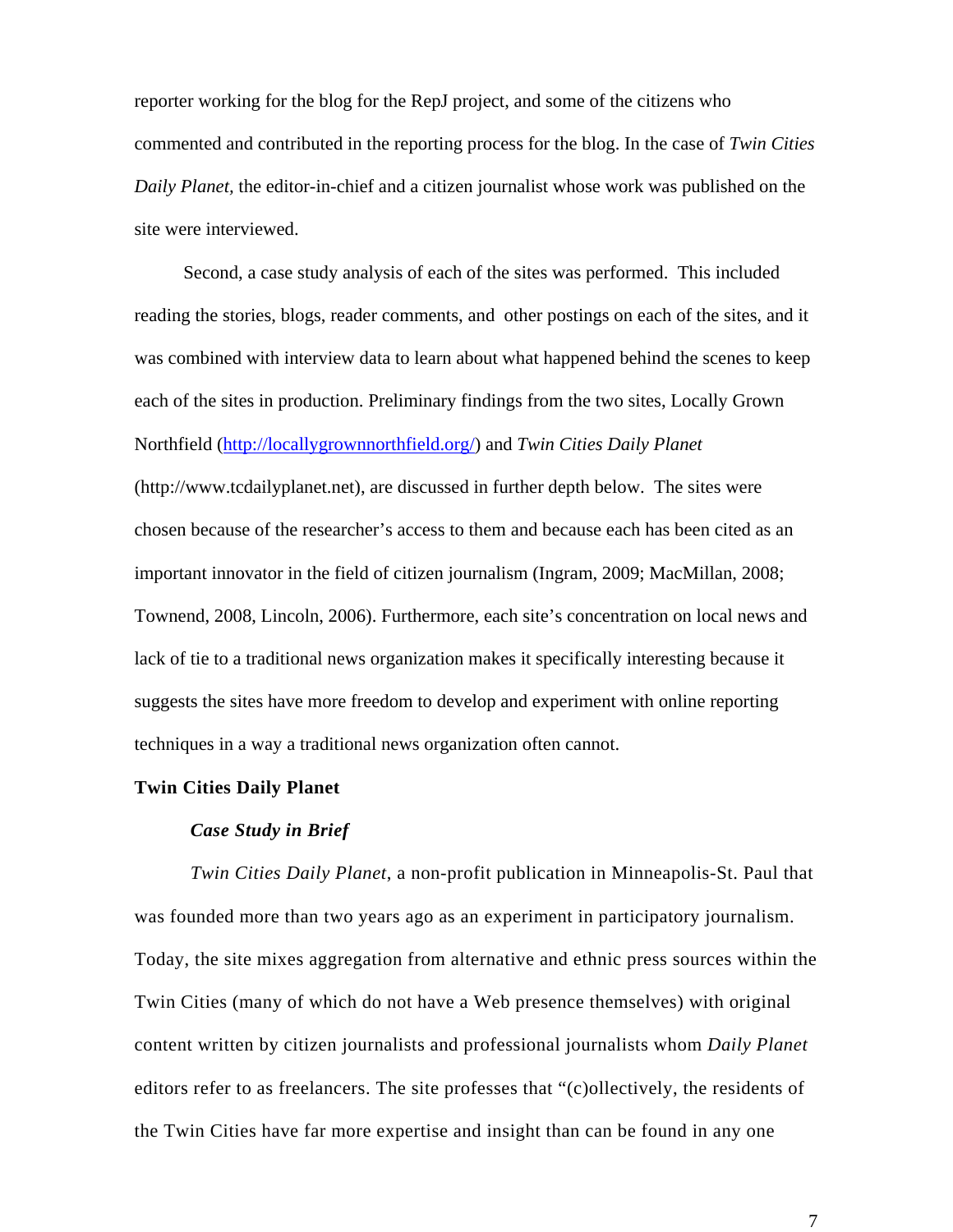newsroom," and executive director/founder Jeremy Iggers – a 22-year veteran reporter for the *Minneapolis Star-Tribune* who runs the *Daily Planet* – said the publication's goal is to bring together professionals and citizens to create diverse content in local journalism.

The site represents a particularly diverse population in doing this form of citizen journalism and runs stories one would not regularly find in the *St. Paul Pioneer-Press* or *Minneapolis Star-Tribune*. Many of these stories do come from the *Daily Planet's* media partner publications, which include the *Minnesota Women's Press, Hmong Today, The Liberian Journal, the African News Journal, La Prensa de Minnesota,* the *Minnesota Independent*, and many other community, alternative, and ethnic news publications that represent the diverse make-up of the the Minneapolis-St. Paul metropolitan area (a combined population of about 3.5 million), which includes both one of the largest Hmong populations in the United States and one of the largest Somali immigrant populations in the United States.

## *Citizen Journalism and Daily Planet: Editor and Writer's Perspective*

Iggers notes that citizen journalism is a central part of *Daily Planet's* mission, from the stories published by non-professional writers and by training would-be writers to serve as reporters or bloggers for *Daily Planet*.

"We accomplish citizen journalism by actively recruiting non-professional writers from diverse Twin Cities communities, and by offering citizen journalism classes, skills workshops and weekly writers groups where writers can polish their skills and their drafts," Iggers said.

 Additionally, the site hosts or reprints the blogs of a number of community activists and citizen journalists who write about issues ranging from gay marriage to free broadband to a new stadium for the Minnesota Vikings. Although the site is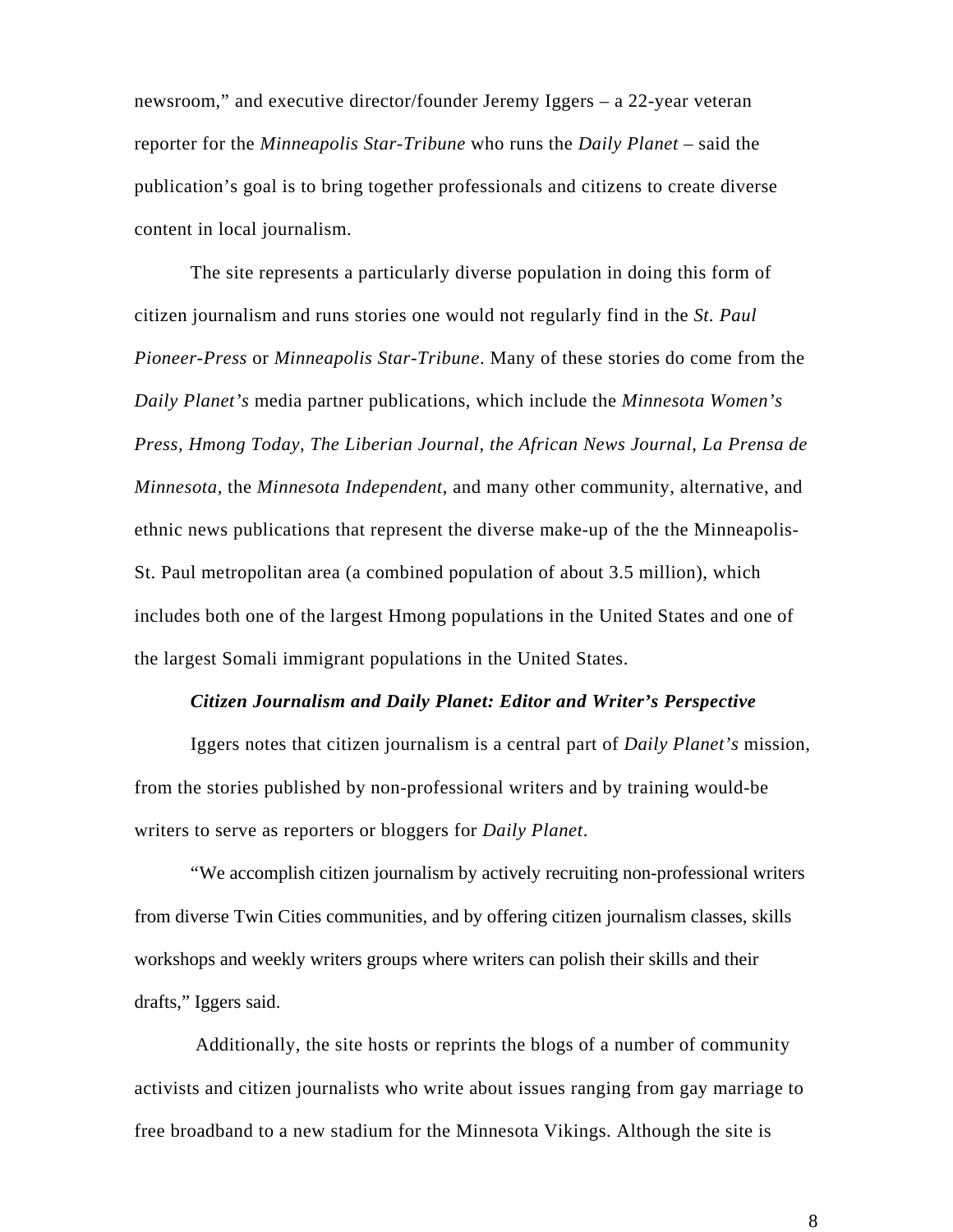professionally edited and staffed by a few part-time professional editors and journalists (who do "quality control"), the focus of *Daily Planet,* according to Iggers, continues to be on the citizen contributors because "the citizens have the knowledge base."

*Daily Planet* still embraces some of the traditional values of journalism in that its citizen journalists are trained in news gathering and reporting through workshops and seminars the *Daily Planet* provides for would-be contributors. The site also republishes stories that were already printed in other small ethnic or alternative publications that might not have been read by a wide audience (often, these publications are either printed in a limited run and have no online presence, or they have only a rudimentary online presence and no print component) and are part of their "Community Media Partners." Iggers said he feels this method is beneficial both to *Daily Planet* and the other publications.

"I think most of our writers and media feel very positive about what we are doing for the writers, it is an opportunity to get experience and exposure - for themselves, their communities and the issues they care about," he said. "Similarly, for our media partners, getting republished in the Daily Planet increases their visibility, and drives readers to their websites."

One writer, college student Lolla Mohammed Nur, said she was in fact, "very excited" when a story she had published in Engage Minnesota, an online publication that covers and "offers voice" to the Minnesota Muslim community, was republished in *Twin Cities Daily Planet.*

"I was so excited to learn my story had been published in *Twin Cities Daily Planet.* It was great exposure for me since I'm just starting out as a journalist and am in college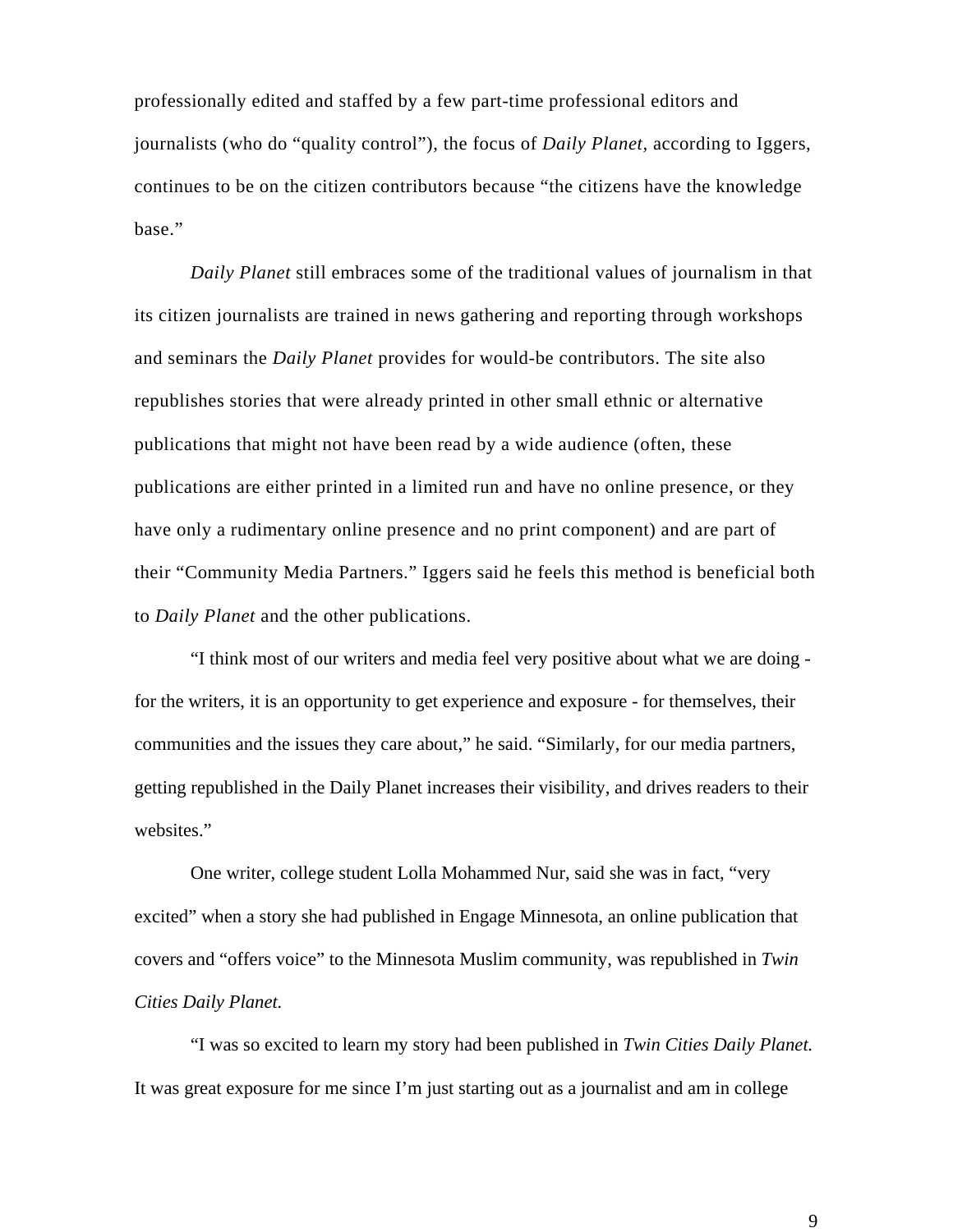planning to major in journalism," she said. "It was also great that the story could be seen by a wider audience than (the publication where it originated) has. "

She said the process of publication did not necessarily feel collaborative – she did not know the story was being published in *Daily Planet* until the editor of Engage Minnesota told her – but she said the experience was still seemed powerful and hopeful that her future pieces would also be picked up by the publication.

This example and the general model of citizen journalism employed by *Twin Cities Daily Planet* suggests Bordieu's ideas about cultural production and cultural capital can be supported through new models of collaborative reporting. Mohammed Nur's comments support his assertion that increased value on cultural production in this collaborative process can be beneficial both for the news source (in this case, *Daily Planet*) and the citizen journalist who contributes her knowledge to the process and in turn, receives increased cultural capital (Bourdieu, 1983) for that contribution. However, she ultimately hopes to work as a paid, fulltime journalist, suggesting that economic capital still is important in the reporting process – at least to some of the citizen contributors.

# **Locally Grown Northfield and the RepJ Project**

## *Case Study in Brief*

Locally Grown Northfield (LGN) is a community news blog founded in 2004 by a Northfield, Minnesota community activist/former online editor for Utne Reader named Griff Wigley. The site itself was produced primarily by Wigley and is a combination of community news, opinion, and entertainment, and it contains visual components – photo slide shows of area events, for example – as well as podcasts and multimedia, even drawn from material from a weekly community radio show that Wigley does with two other members of the Northfield community – one of whom serves on the city's downtown development commission and another who is a local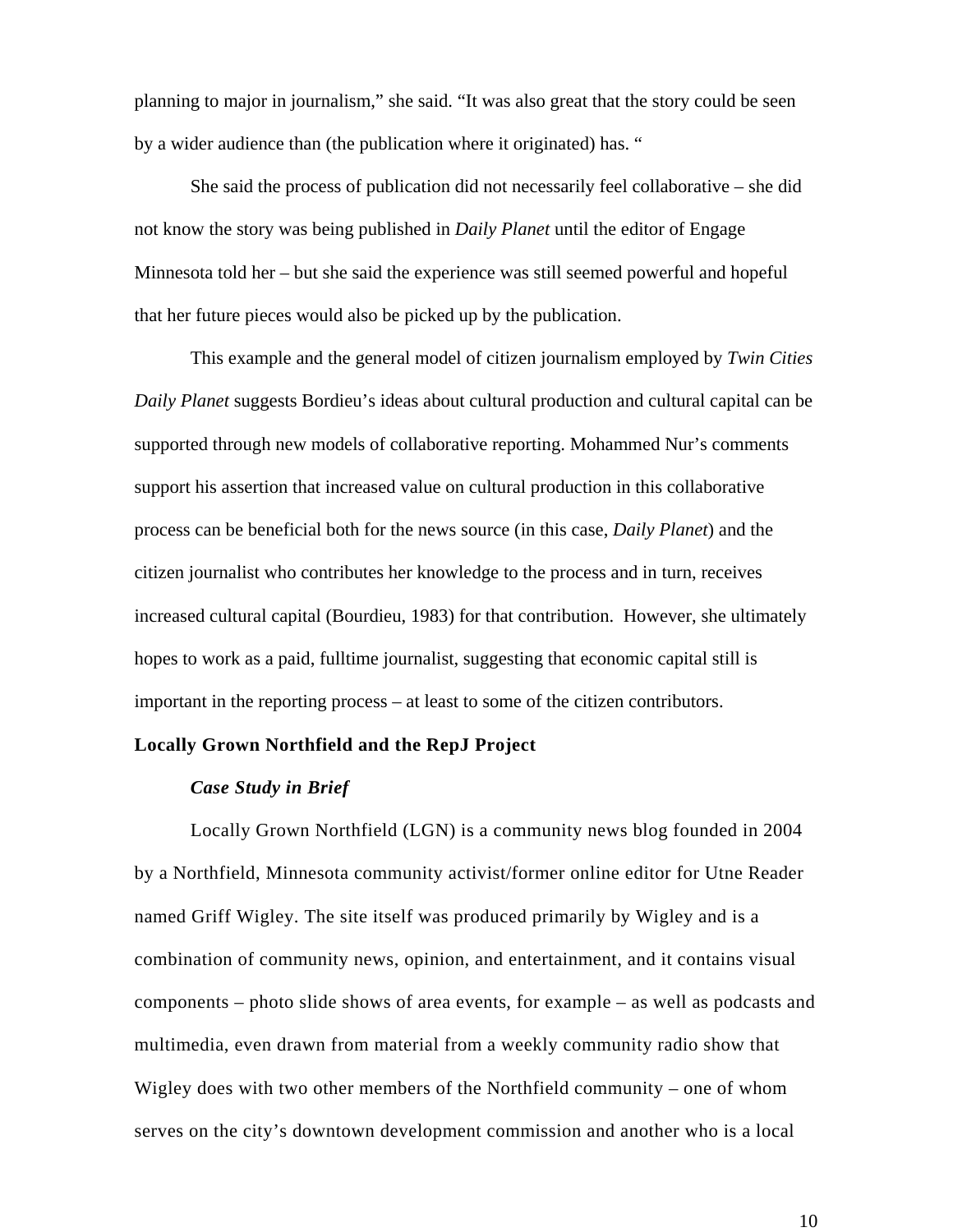business owner; the other radio show members also contribute to Locally Grown as bloggers. Northfield, which is located about 30 miles south of Minneapolis, has a population of about 17,000, and hosts two local colleges, Carleton College and St. Olaf University. Many residents in the community said in interviews that they consider Locally Grown to be a direct competitor to their local newspaper, *The Northfield News*, which is a traditional community newspaper that publishes weekly.

In late 2007, Professor Len Witt from Kennesaw State University decided to launch a "representative journalism" (RepJ) project within the blog, which already attracted a loyal community of followers. His idea was to place a full-time reporter within an-already functioning blogging community in order to provide professional newsgathering and reporting for that community. Using grant funding, he hired and funded a full-time community reporter, Bonnie (who relocated from Massachusetts). The mission of Locally Grown – particularly with the addition of Bonnie – was in part to "lift the level of the conversation" about Northfield, Wigley said. "There's a lot of stuff – issues, jargon, information – and the need to have a conversation about it, pull together pieces as reporting," Wigley said. "All of that helps people get their arms around an issue. It helps them have intelligent conversations about it and to go beyond what I call just 'bar talk' – a fairly casual uninformed conversation you'd have at a bar."

Although her work with LGN -- which included multimedia reporting and blogging about the stories she worked on – often seemed like traditional news reporting, she also used crowdsourcing by soliciting community members' comments and contributions to further stories. In stories about a large local heroin bust and ownership change of a local cable company, she posed questions to the community members and bloggers themselves, and she explained what she had found so far in her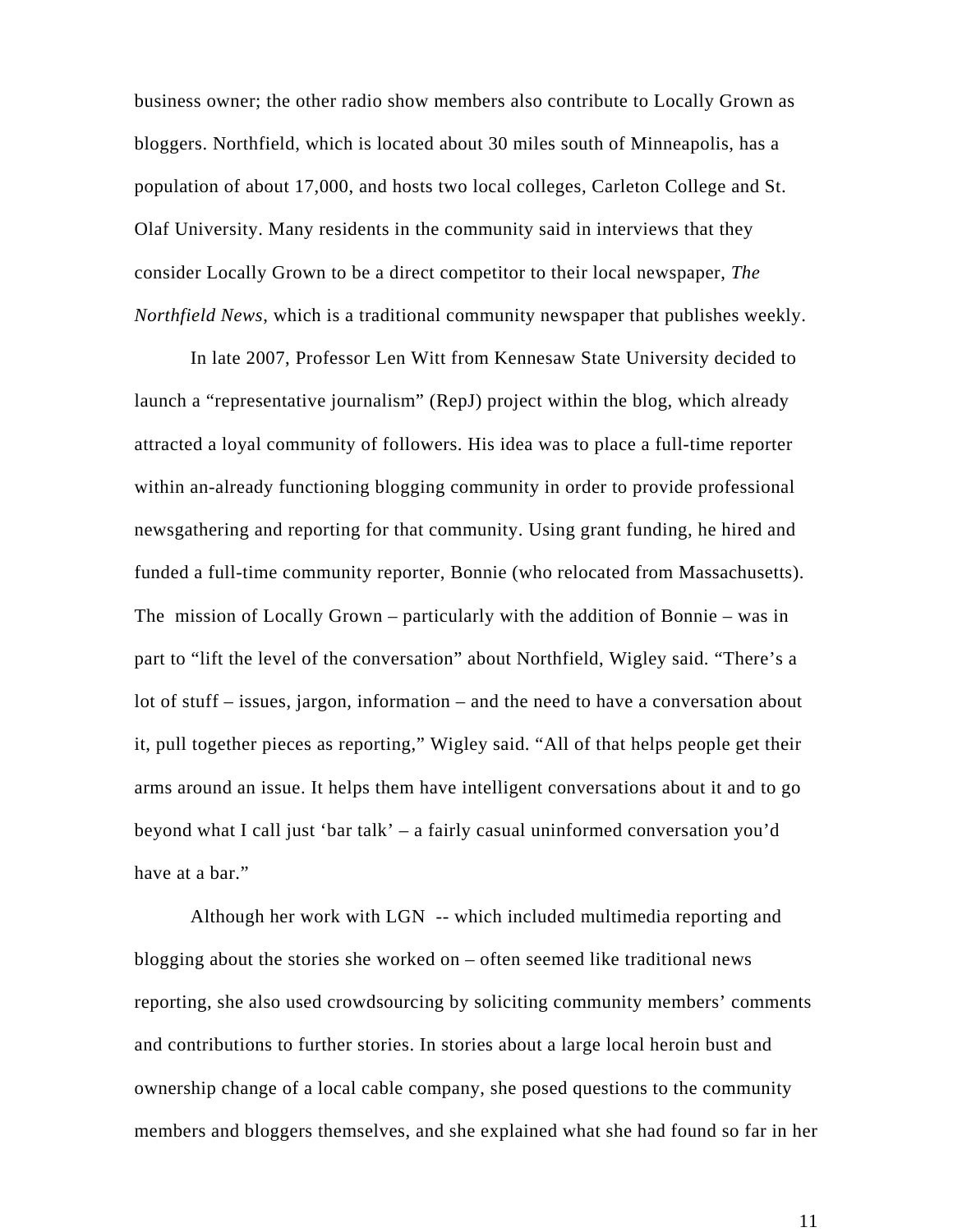reporting – maintaining an open, transparent process advocated by the pro-citizen journalism experts (Gillmor, 2006; Bowman & Willis, 2003). Wigley sees this practice as an important part of the RepJ portion of the project and Locally Grown, "where we're trying to get more professional journalism to happen, with citizen participation/crowdsourcing on the part of the journalist required (transparency and collaboration)," he said.

Upon mutual agreement from the time she was hired, Bonnie would only work in the position for nine months to a year, and in late March 2009, she left Locally Grown to live with her fiancé and plan a wedding on the East coast. In the meantime, the Locally Grown and RepJ collaboration continues in a new form. Six freelance journalists have been invited to take Bonnie's place, beginning in May or June, and they will pitch either stories or beats. Wigley hopes the reporters will be funded by the community – specifically in the form of micropayments that Locally Grown readers will pay in order to see their stories come to fruition. He also sees funding coming from four other sources in addition to the citizen micropayment donations, and these would be business sponsorships, local media (The Northfield News and KYMN radio), cable access (PEG) money, and local foundations. Its founders hope to maintain the spirit of collaborative reporting and practice of crowdsourcing in its reporting while moving forward with an eye toward *crowdfunding* as well.<sup>1</sup>

## *Locally Grown's Editors/RepJ Reporter on CrowdSourcing*

<sup>&</sup>lt;u>1</u> <sup>1</sup> The analysis for this article was taken from the first nine months of the RepJ collaboration with Locally Grown in order to make the presentation deadline for the Online Journalism Symposium in April 2009. The research on both publications is ongoing, and this manuscript is still a work-in-progress at this point.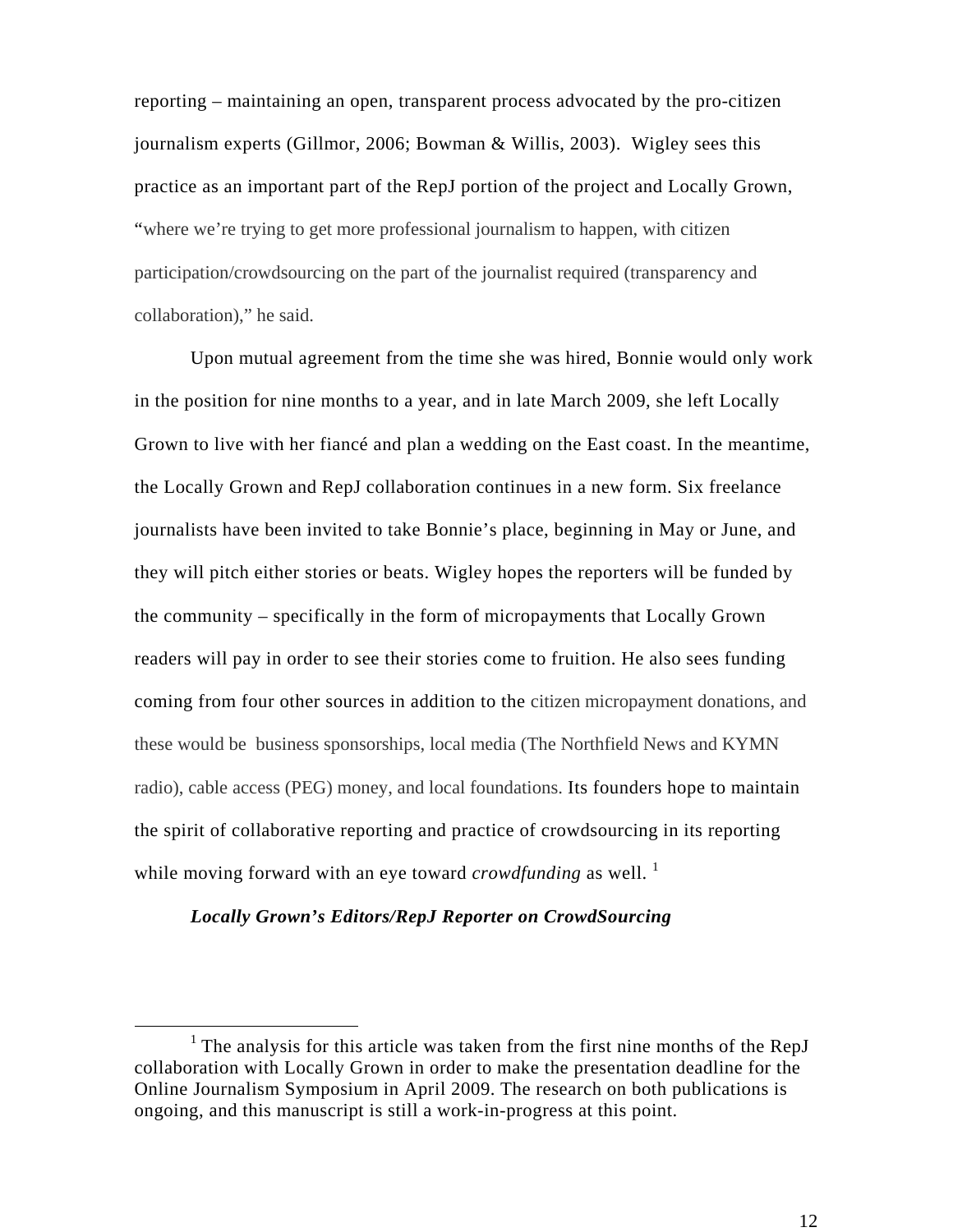Beginning in January 2009, Locally Grown's fulltime reporter, Bonnie, started using the site to outline her reporting process and ask the people who regularly commented and read Locally Grown, if they had suggestions for whom she should talk to for pieces.

"Often, the readers come up with some great suggestions, and I feel like it has worked pretty well for us. I can think of a couple of specific stories where it worked really well," she said. "I have gotten to know the community pretty well in my time here, but a lot of the readers have so much more history than I do. Their comments and suggestions have helped me."

Wigley said he likes the direction in which the collaborative reporting has moved.

"It's not democracy yet," he said. "We don't have everyone's input, we are not necessarily taking action on anything here, but we are bringing more voices to a story than in ordinary reporting."

Witt said it is important to note that it is not the ability to comment on stories alone that give value to the news-as-conversation process.

"I don't care about people's opinions," he said. "I want people to bring new information to the discussion. RepJ is moving in that direction. It's an open-ended discussion process, and the (professionally reported) stories are not the be all and end all, but they are an important starting point …"I … see this as a means to tell a whole story better. The construction of the story is interesting in and of itself and it's nice when the reader can see the process."

# *Contributors' Perspective on Crowdsourcing and Citizen Journalism*

Although the professional editors and reporters from Locally Grown and *Daily Planet* articulate the importance of citizen contributions and collaboration, citizen contributors to the sites expressed varying opinions about the importance of their own contributions. In a town hall style meeting where many of the citizens who regularly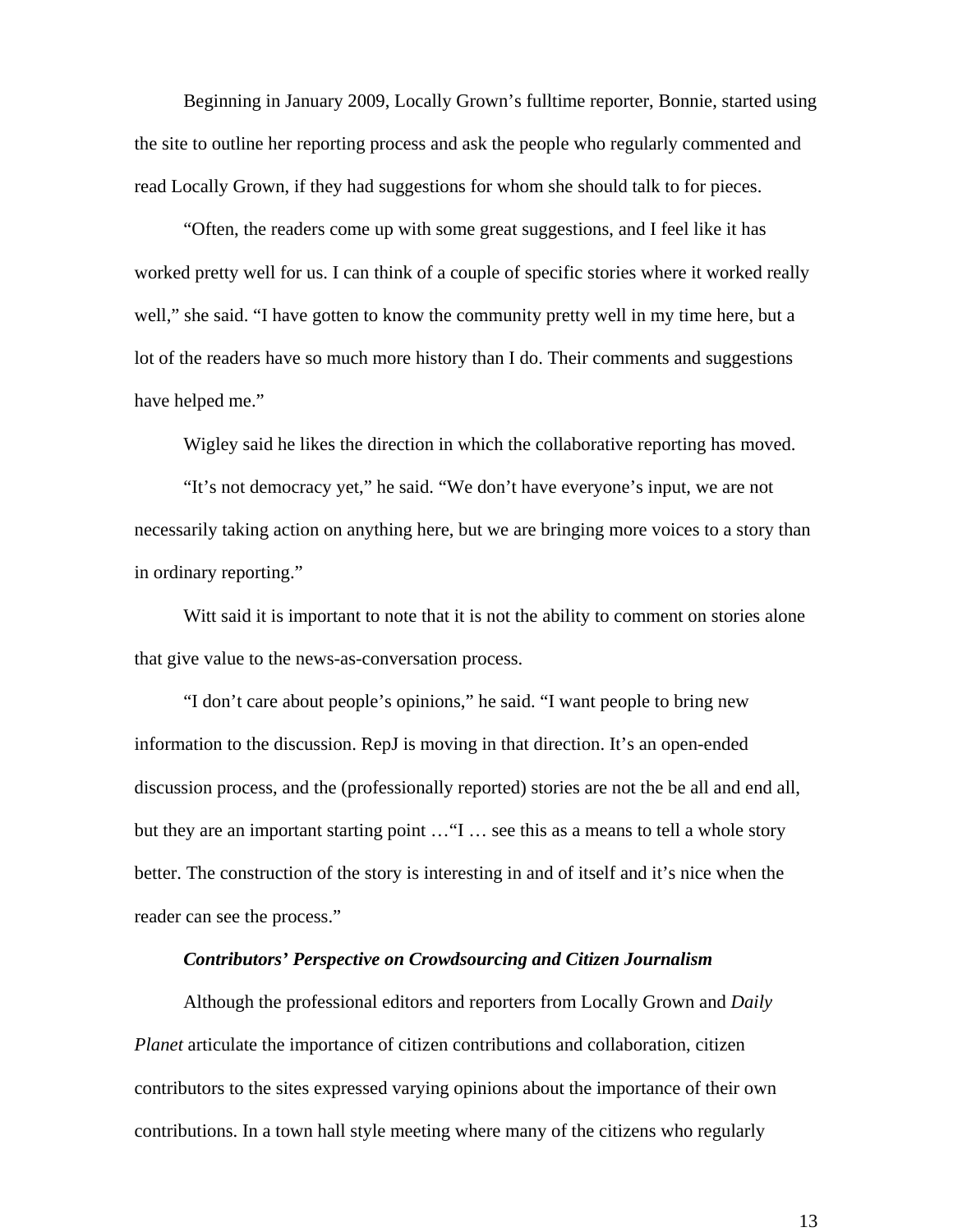commented on the Locally Grown site gathered to give feedback to Witt and Bonnie, an overwhelming number of the people in attendance said they did not value the notion of contributing to the news at all.

 "I definitely don't see the collaborative reporting as important here. It's great that we have (a professional reporter), who is a trained journalist who has worked in journalism as the person who we can count on to make sense of all of this," said one person who commented regularly on the site and contributed a contact for Bonnie for one of the stories she worked on. Many people in the room nodded their heads in agreement at the comment.

When the idea of incorporating more community voices into the Locally Grown coverage was raised (no specific method of incorporation was mentioned), one of the readers in attendance said he was vehemently against it for fear the voices would be biased or attempting to carry out their own agendas within the community.

 "I don't think you should hire a whole bunch of bloggers who are just following the (whims) of the readers of Locally Grown and the people who are always commenting on the stories," she said. "It's better to have (the current reporter), or some other reporter who really knows the whole community and the important stories." Another person in attendance agreed.

"I am primarily a lurker on the site, but I personally see a very small community that participates on Locally Grown, and a repetition of the same people commenting, and that can make for a biased point of view," he said.

Only one Locally Grown reader/contributor said she disagreed.

"I find the comments and suggestions helpful," she said. "It really lets you see different angles."

Much of the data gathered from the conversation and other interviews with regular reader/participants dismisses the value of the citizen-contributed content – with citizens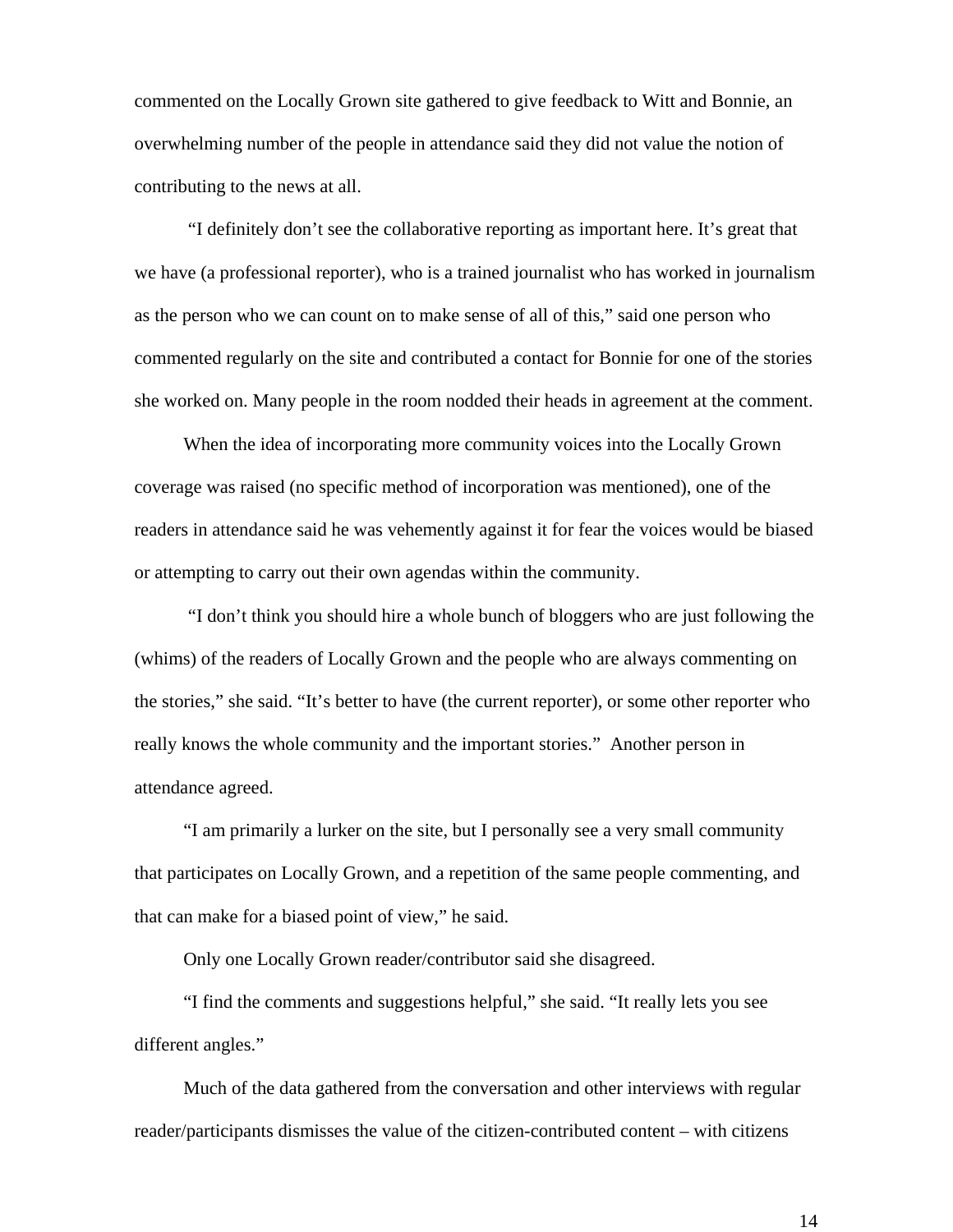themselves often functioning as the most dismissive.<sup>2</sup> In addition to contradicting their own behavior, this dismissive attitude regarding crowdsourcing and citizen journalism seems to work against Bourdieu's notion of cultural production as a process that allows for empowerment among contributors with less access to power -- or in this case, limited access to media outlets read by large audiences. Unlike the *Daily Planet* citizen contributor, the citizens contributing to Locally Grown did not feel they had increased their cultural capital by contributing to the reporting process of the publication. They saw the most value in Locally Grown as the parts produced by professional journalists and the contributions simply as "user comments."

## **Conclusions and Implications**

 $\overline{a}$ 

Although the sample size of contributors interviewed for this article is far too small to make generalizations about how a system of capital works within citizen journalism, the findings here do raise questions for discussion about how citizen journalism is used within a site and how/whether the contributors themselves value it as much as the traditional journalists running the news sites. Clearly, the editors and founders of the two sites in this case study value the contributions of their audiences – whether in the form of actual stories from untrained journalists who might not otherwise have an outlet for publication or from readers' comments and suggestions for how to conduct reporting on the story. This is evident both from their interviews but also the way the sites themselves showcase the stories, placing them on the front pages of the respective sites. Both sites showcase these styles of reporting transparently and reward contributors with well-reported stories with

 $2$  Wigley said he believes the group of citizens represents a very intelligent, articulate group of traditionalists who would voice these beliefs in most circumstances, and that the Locally Grown audience also consists of people who are more excited about using citizen journalism techniques in reporting.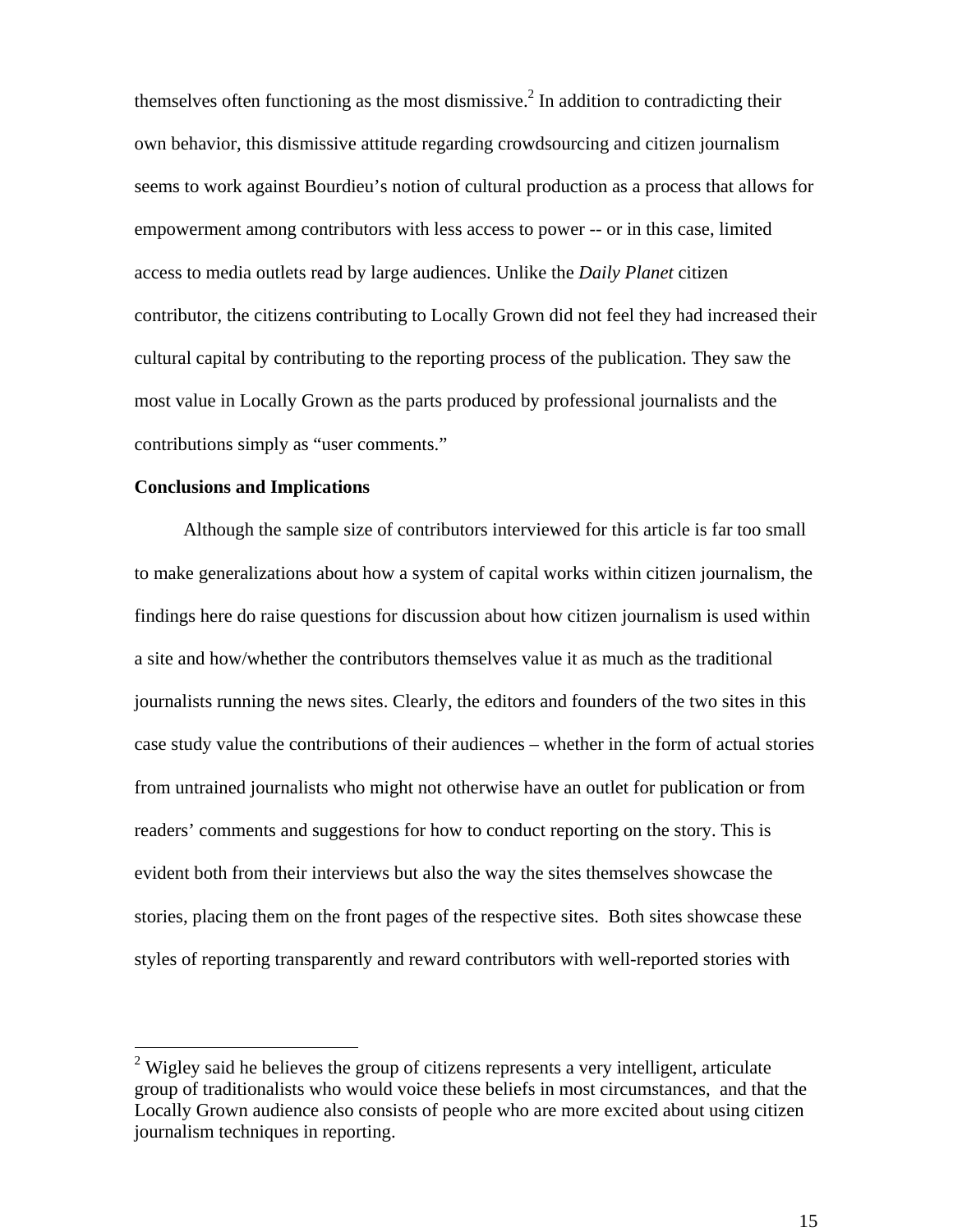angles that might not have been covered had traditional newsgathering skills been employed in the reporting process.

However, the contributor on *Daily Planet* seemed most excited about her increased cultural capital as a result of working as a citizen journalist for the site. Perhaps this was because she was a student who aspired to be a professional journalist after she finished college, and any byline at this point in her career was a welcome addition to her portfolio. But her answers conveyed a sense of excitement in seeing her name in print – as a byline. The collaborative stories on Locally Grown still used Bonnie, the RepJ reporter's name in the byline. She did the reporting legwork and actual newsgathering and wrote the stories, after all; the contributors gave her direction, but this was direction that she was not required to follow, and if she did, the contributors (who do use their real names on Locally Grown) were only given thanks in an acknowledgement following the story, or were able to follow what she was doing with their leads when she published her reporting process. Perhaps the contributors would have valued the contributions more if the contributions themselves were more substantial and they were given more prominent credit in the final published product.

However, the contributors' skepticism of publishing untrained reporters' work was palatable in the interviews with them. They seemed to value the relatively objective, informed position of the professional reporter; they disparaged the idea of hiring untrained journalists for fear of ethical lapses and biased reportage. In other words, they valued the professionalism associated with the RepJ project on Locally Grown. Although few would comment about how much – if anything – they would pay for that professionalism, it seems that the contributors saw capital has having to contain all three prongs – economic, cultural, and social -- in order for the production to be worth their time and money as audience members.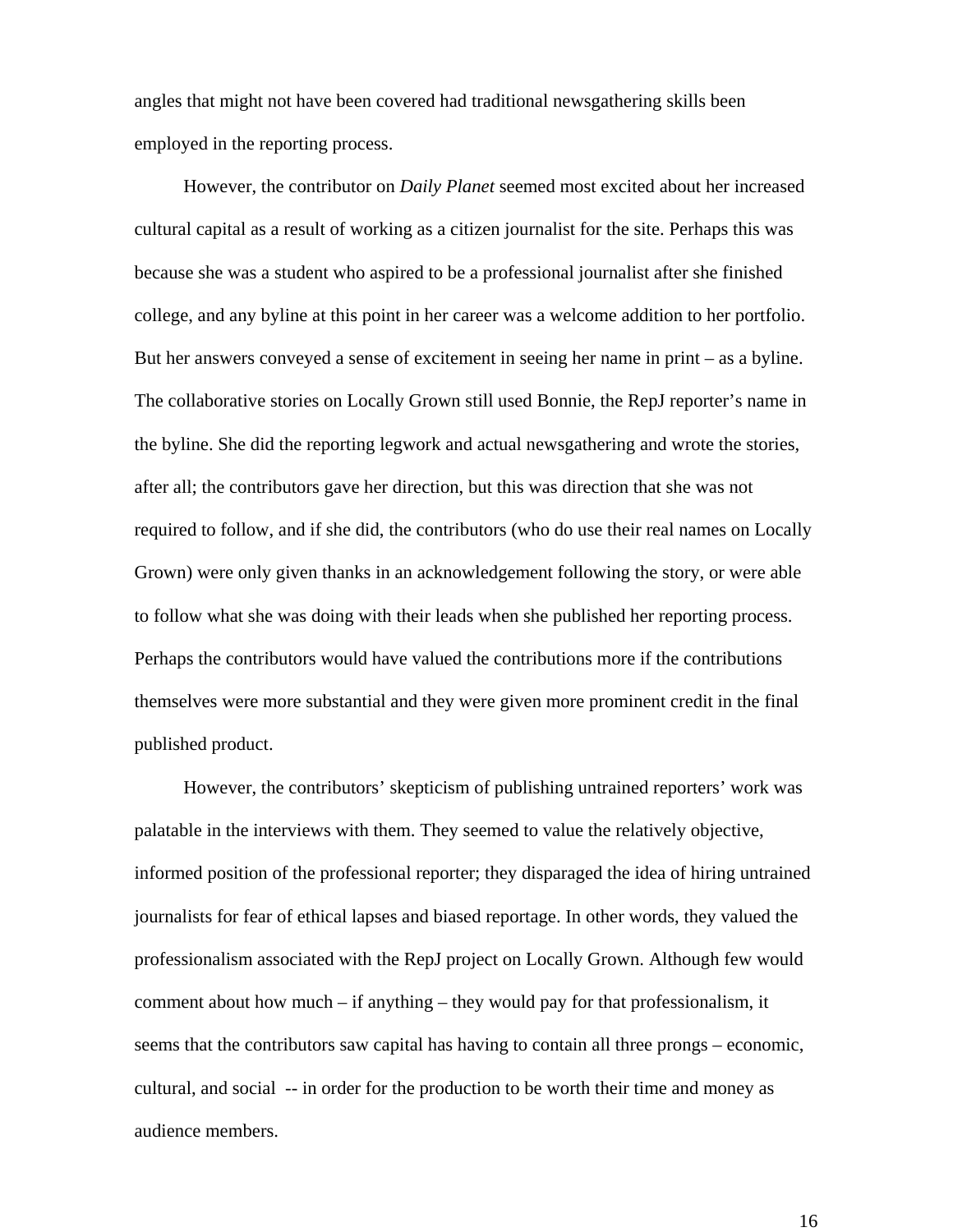These findings bring up important questions about whether such collaborative reporting and citizen journalism models can be funded; indeed, if the contributors themselves question the value of their contributions, then one should question whether the rest of the audience would find their work valuable enough to pay for it. Conversely, both sites see tremendous value in the more traditional professionalism of journalism, even within this somewhat "unprofessional" world of citizen journalism. In the case of *Daily Planet*, this is clear in that the editors provide training for their citizen journalists to improve upon their craft; in Locally Grown, a professional, paid reporter is literally hired to report for a blog and its community. Both news sites in this analysis function as nonprofits largely supported by grants, but each wishes to become self-sufficient through other channels of revenue. However, the data from this research suggests that sites like these will have to go beyond dependence on mere crowdsourcing techniques in order to achieve profitability and sustainability. In addition to providing citizen contributors with cultural capital, editors using citizen journalism techniques must also better understand how and whether the abstract sense of cultural capital can translate into the very real dollars and cents required to keep their publications alive and thriving in an era that has proved difficult for even the most profitable of news media outlets.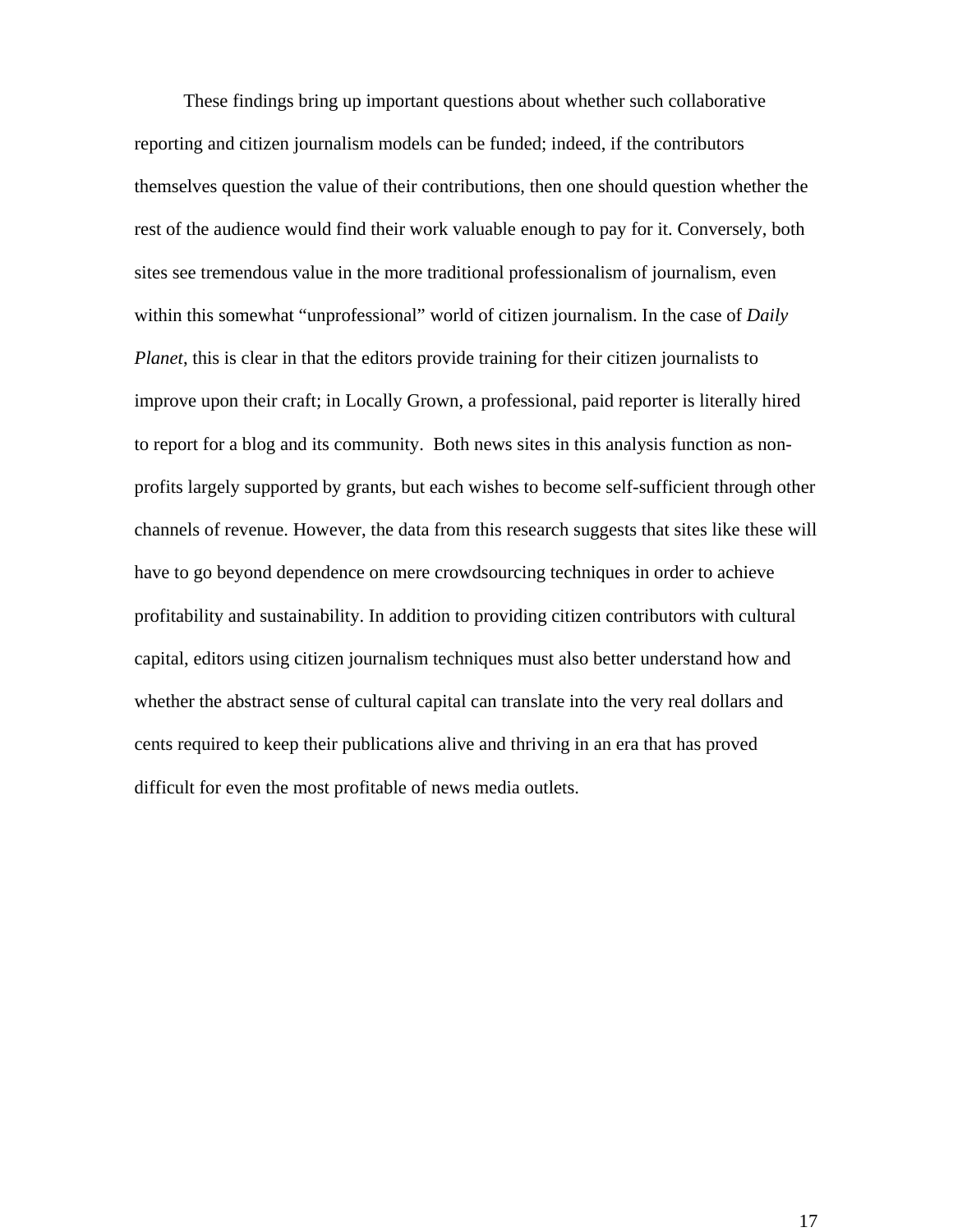## **References**

- Bourdieu, P. (1973). Cultural reproduction and social reproduction. In Richard Brown (ed.) Knoweldge, education, and cultural change (The British Sociology Association). New York: Taylor & Francis.
- ---------------- (1983). The field of cultural production, or: The economic world reversed. In *The field of cultural production*, pp. 29–73. New York: Columbia.
- Brabhan, D. (2008). Crowdsourcing as a model for problem solving.. convergence: *The journal of research into new media technologies.* Vol. 14 (1) pp. 75-90.
- Bowman, S. & C. Willis. (2003). We media: How audiences are shaping the future of news. For The Media Center at http://www.hypergene.net/wemedia/weblog.php
- Bradshaw, P. (2007). Katine: Guardian's Unique Take on Crowdsourcing. Poynter.org. Oct. 30.
- Carr, D. (2007). All the world's a story. New York Times, B1. Accessed Feb. 20 at http://www.nytimes.com/2007/03/19/business/media/19carr.html?\_r=1&oref=slogi n
- Edmonds, R. (2005). As blogs and citizen journalism grow, where is the news? Poynter Online, Nov. 14, 2005. Accessed Feb. 22, 2009 at http://www.poynter.org/content/content\_view.asp?id=91391
- Gahran, A. (2008). Gannett reporters cover their own layoffs: Blogging and Crowdsourcing. Poynter Online. Dec. 3. Accessed Feb. 19, 2009 at http://www.poynter.org/column.asp?id=31&aid=155039
- Gahran, A. (2006). Journalism and CitJ3: Must-listen. Poynter Online. Dec. 13, 2006. Accessed April 1, 2009 at

http://www.poynter.org/search/results.asp?txt\_searchText=citizen+journalism&txt searchScope=all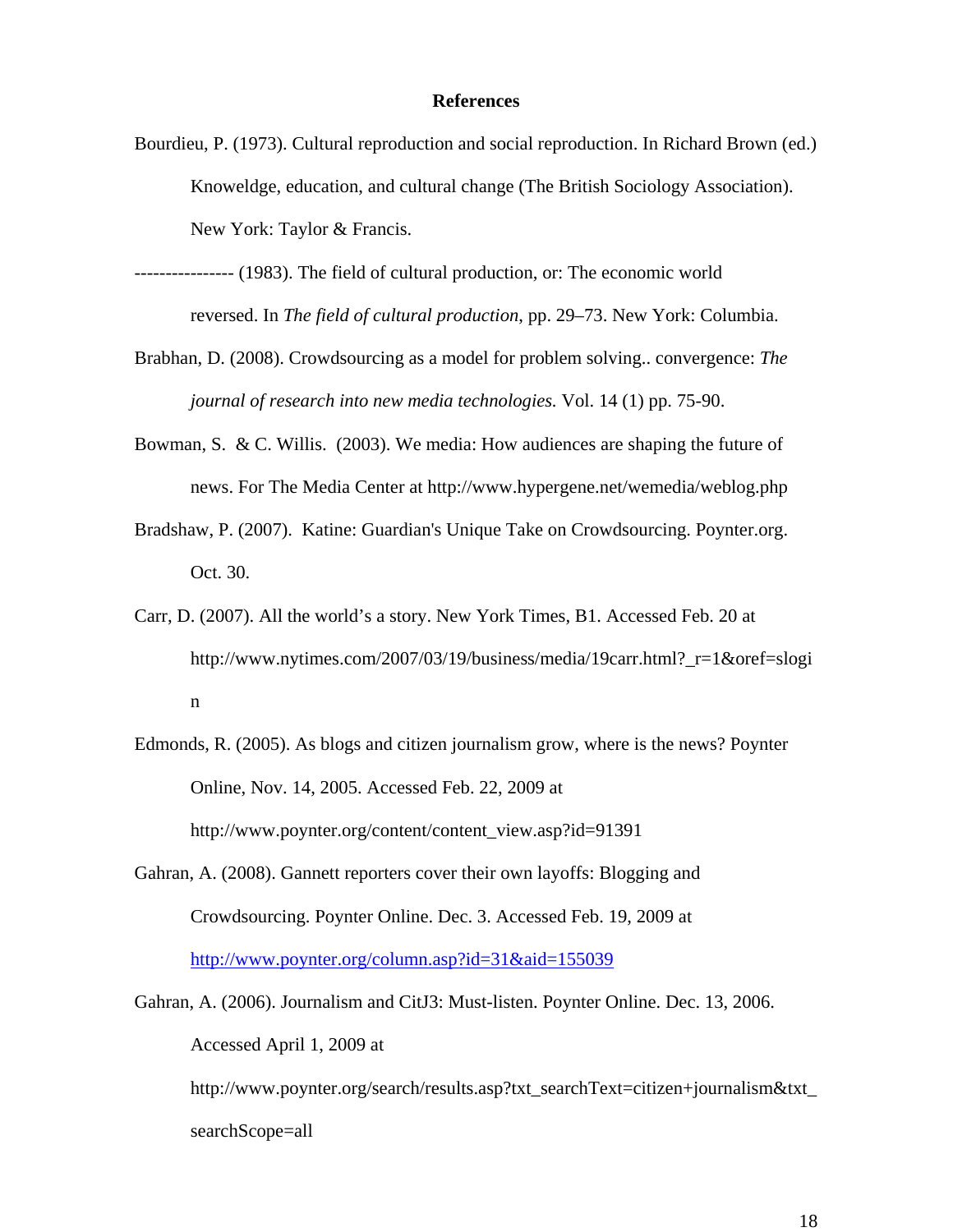- Gillmor, D. (2006). *We the media: Grassroots journalism for the people, by the people.* Sebastopol, CA: O'Reilly.
- Howe, J. (2006). The rise of the crowd. *Wired.* June. Accessed Feb. 22, 2009 at http://www.wired.com/wired/archive/14.06/crowds.html

Howerton, L. (2005). Training citizen journalists: The news industry's responsibility? April 19, 2005. Accessed April 5, 2009 at

http://www.poynter.org/article\_feedback/article\_feedback\_list.asp?id=81098

- Iggers, J. (2006). Citizen Media: J-School entrepreneurial ventures. From the proceedings of the annual AEJMC convention, Washington, D.C. On J-Lab. Accessed Feb. 10, 2009 at http://www.j-lab.org/page/aejmc\_2006\_luncheon\_jeremy\_iggers/
- Igram, M. (2009). Locally grown news gets a boost. NeimanJournalismLab. Accessed Feb. 23, 2009 at http://www.niemanlab.org/2009/02/locally-grown-news-gets-a-boost/
- Lasica, J. D. (2003). "What is Participatory Journalism?" *Online Journalism Review*, August 7, 2003.
- Lincoln, L. (2006). Twin Cities Daily Planet wins national journalism award. The Bridge. Accessed Feb. 21, 2009 at http://www.readthebridge.info/1054

MacMillan, D. (2008). Online journalism: Donations accepted. Business Week. Dec. 24. Accessed Feb. 22, 2009 at

http://www.businessweek.com/technology/content/dec2008/tc20081223\_783996.ht m?chan=top+news\_top+news+index+-+temp\_technology